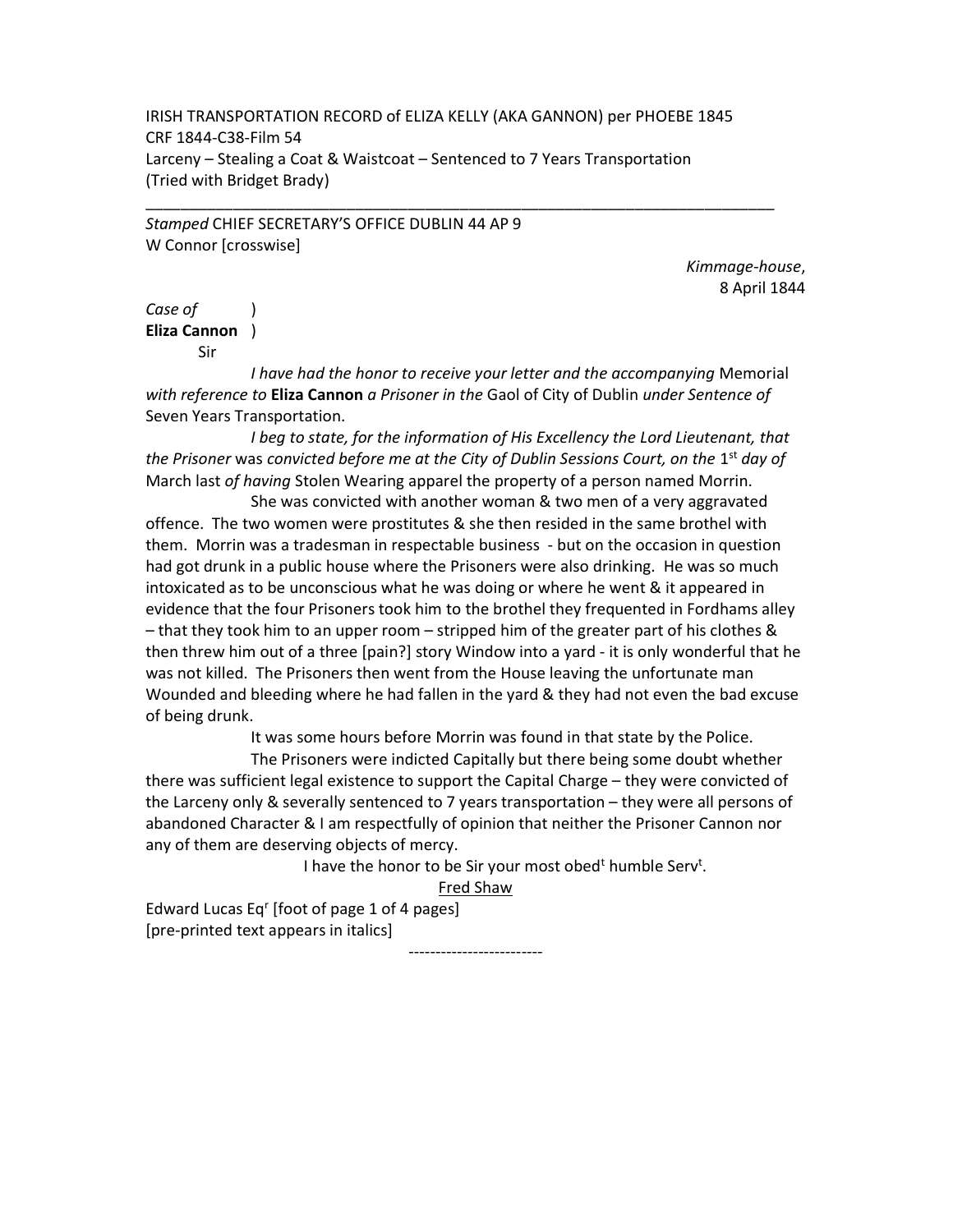Stamped CHIEF SECRETARY'S OFFICE DUBLIN [faded] W Connor [crosswise]

To His Excellency Phillip Earl De Grey Lord Lieutentant General, and General Governor of Ireland &c. &c. &c.

 $\frac{1}{2}$ 

 The Humble Petition of Anne Cannon of number eight Kevin St Up' Dublin Widow,

Sheweth,

That your Petitioner's daughter Eliza Cannon with three others, was tried and found guilty of an assault upon the person of the name of Mathew Murren on the first day of March before the Right Honourable the Recorder of the City of Dublin.

\_\_\_\_\_\_\_\_\_\_\_\_\_\_\_\_

 That it will appear to your Excellency by the accompanying letter's that petitioner's daughter was not in the place until after the unfortunate circumstance took place, and that she had no previous knowledge, and had been quiet innocent of what she was accused at the time of her been first made a prisoner.

 That your Petitioner has been a widow for the last twelve years and at the time of her Husband's death was left with eight children totally unprovided for and that out of all, the only one living is the aforesaid Eliza and now aged only 17 years and that during which time she petitioner was the only support by her industry and by which means she was not able to keep that watchful care to so young a creature, as is necessary to be keep, and that unfortunately your Petitioner's daughter had been influenced to stray away from her maternal care and protection and from the paths of virtue and thereby left herself depending upon precarious shelter of such infamous places.

 That your Petitioner's daughter is wholly repentant of her past folly, and has faithfully promised and shewn by her late acts to be an assistance instead of a scourge to her enfeebled and afflicted Mother "now in her  $60<sup>th</sup>$  year" and petitioner begs leave to refer to the enclosed letter of the Reverend Mr Kirby Chaplain to the Olive Mount institution for female penitents.

 That your Petitioner therefore humbly prays your Excellency will take her case into your gracious consideration as it will appear to your Excellency by the certificates before referred that she had no knowledge whatever of the assault until she was most innocently accused for it, that she was only lodging in the place at the time and had been a long distance from the place at the time as will appear to your Excellency by the accompanying letters and by the affidavits of several person if required or as certified at the foot hereof, and also as the aforesaid Mathew Murren has received no severe injury and he is most anxious she should not suffer innocently as appear.

 And Petitioner most respectfully begs leave to shew to your Excellency that her daughter has never been in any prison before, and as this has been the first offence of which Petitioner's daughter is charged, and she been of a weak and delicate constitution, and is now labouring under a severe illness and would not live to reach her destination and it would be the means of sending your Petitioner to a premature grave with a broken Heart.

> Petitioner most humbly prays your Excellency will be pleased to commute her daughter's sentence to some term of imprisonment where she may reclaim the past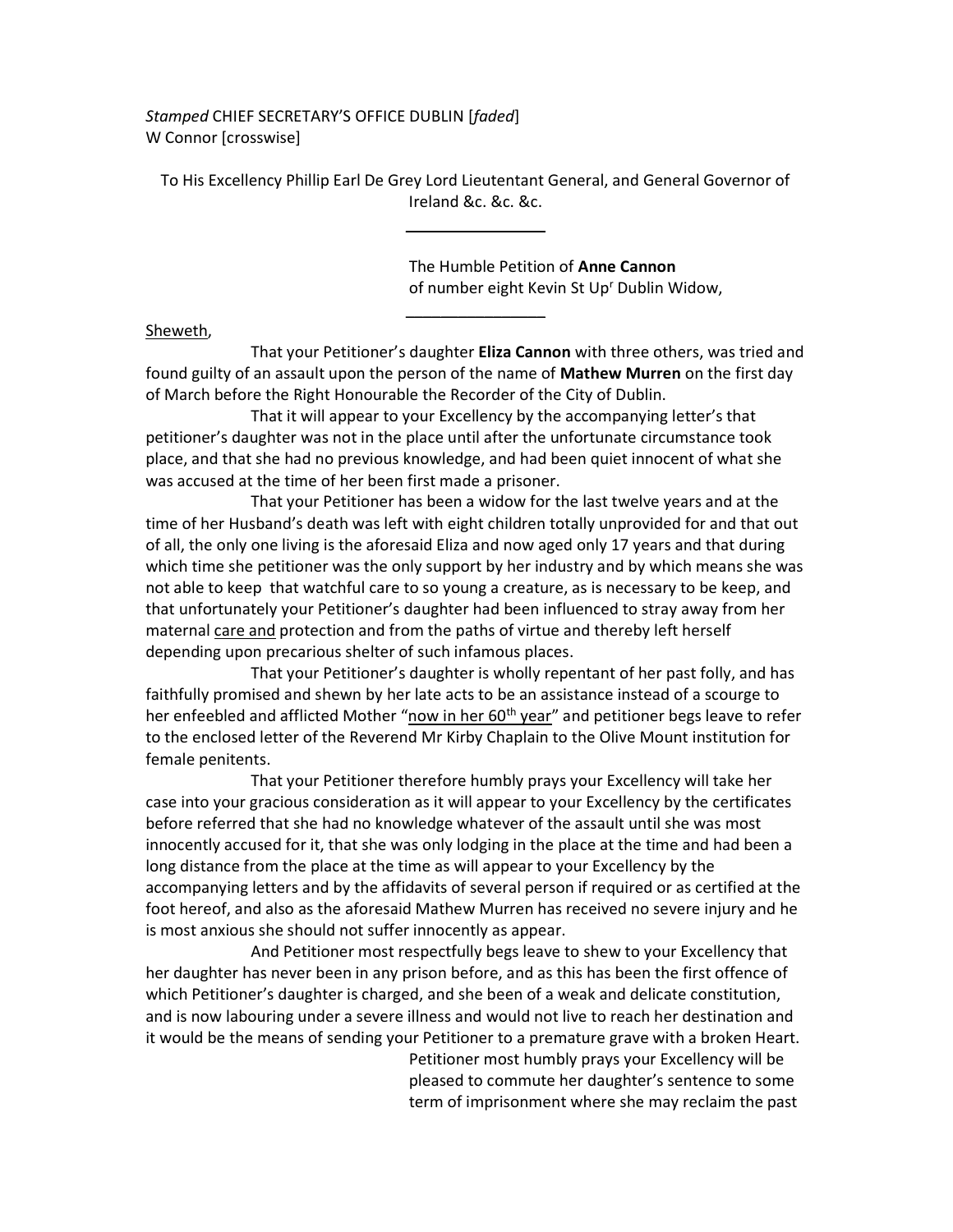follies and by which means she may become yet a useful member of Society, and Petitioner for your Excellency's long life and happiness will ever pray Anne Cannon

## -------------------------

Anne Canning having called on me to state what I know of the transaction, that caused her Daughter to be Sentenced to Transportation.

I have no Recollection of the Transaction whatever.

## Mathew Morrin

## 10 Gibralter Elbow Lane

-------------------------

Stamped CHIEF SECRETARY'S OFFICE DUBLIN [faded] W Connor C21 [crosswise ]

> To Her Excellency The Countess De Grey Lady Lieutenant of Ireland The Humble Petition of Anne Canning of number 8 Upper Kevin Street in the City of Dublin, Widow,-

Humbly Sheweth,

 That your Petitioner most respectfully begs leave to state to your Excellency that her daughter Eliza Canning, with three other persons, was tried & found Guilty of an Assault upon the person of the name of **Mathew Murrin** on the 1<sup>st</sup> day of March last past before the Right Honourable, The Recorder of the City of Dublin and for which she is now under Sentence of Transportation for Seven years in the Female Penitentiary Grangegorman Lane.

 That your Petitioner has been a widow for the last twelve years and at the time of her husband's death was left with eight helpless orphans totally unprovided for, and out of them the only one Surviving is the aforesaid Eliza, and now only the age of 17 years and that Petitioner being obliged to seek means of support for them by her industry with several respectable family's in this City as will appear and by reason of which your Pet<sup>r</sup> was not able to keep that very watchful Eye necessary to be kept to so young a creature of such tender years she unfortunately strayed away from the paths of virtue and from maternal protection and thereby left herself depending upon precarious shelter.

 That it can be clearly shewn to your Excellency by the Certificate of the aforesaid Mathew Murrin and other persons that your petitioner's daughter was not at the place when the unfortunate circumstance occurred, and that she had no previous knowledge of what had taken place, and did not know of what it was she was accused of, until some time after she had been made a prisoner, it been wholly out of envy and malicious feelings she was most innocently accused by the persons concerned in it.

 That you petitioner begs leave to state her daughter had been only lodging in the place at the time when she said circumstances occurred and had not been in it for several hours before nor for several hours after, and as the said Mathew Murrin having received no Severe Injury at the time, he is now most anxious your petitioner's daughter should not suffer innocently.